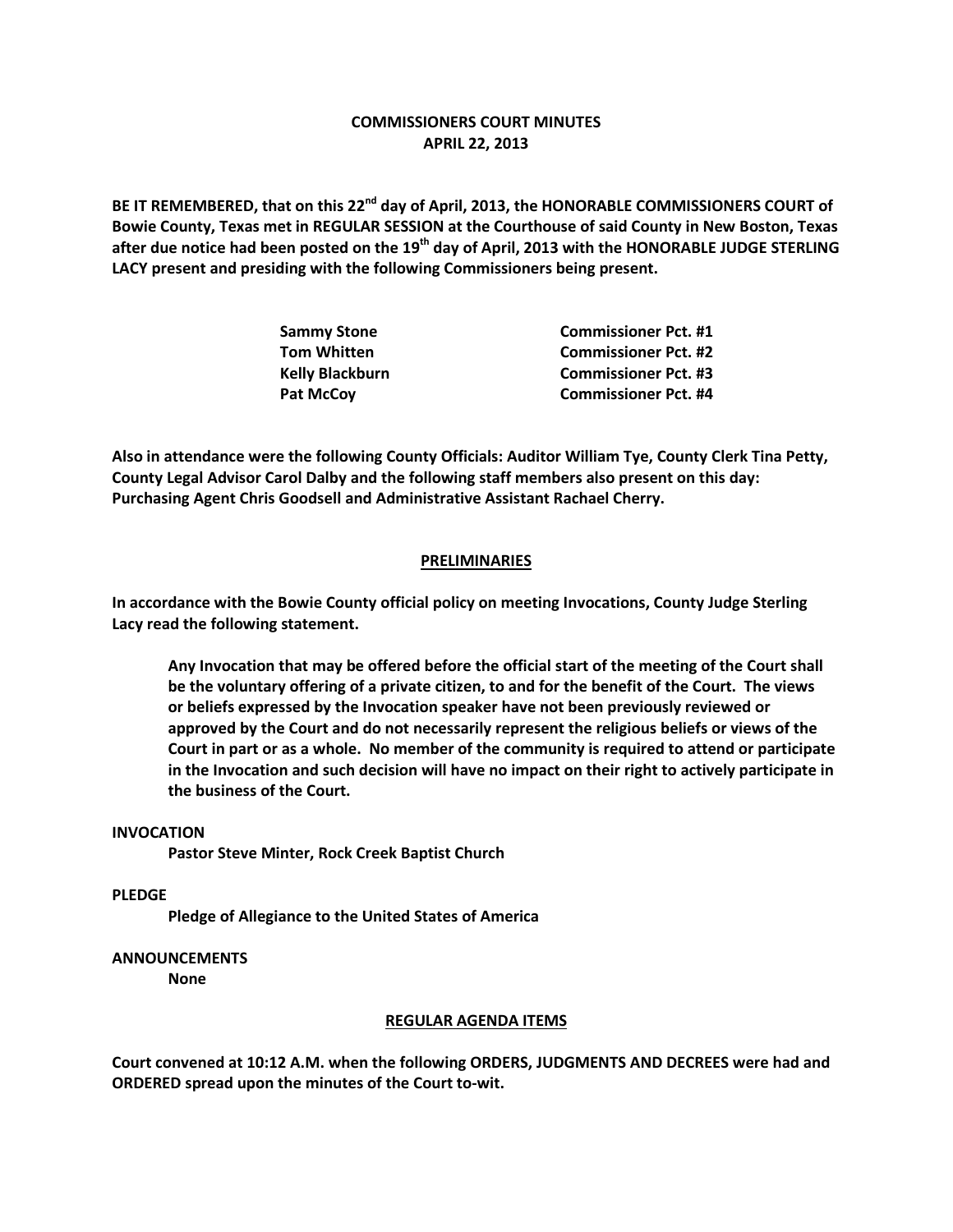- **Item 1: There were no Public Comments.**
- **Item 2: There was no Commissioners Court response to Public Comments.**
- **Item 3: There was a presentation of the Bowie County financial annual report of 2012 from outside Auditors, Pattillo, Brown & Hill.**
- **Item 4: On this 22nd day of April, 2013, a motion was made by Commissioner Tom Whitten and duly second by Commissioner Pat McCoy to approve an administrative settlement on US 82 Rightof-way Parcel 1 in the amount of \$12,000. Motion was put to a vote and all voted aye and none opposed. Motion carried.**
- **Item 5: On this 22nd day of April, 2013, a motion was made by Commissioner Pat McCoy and duly second by Commissioner Sammy Stone to approve the Treasurer's Quarterly Investment Report as of March 31, 2013. Motion was put to a vote and all voted aye and none opposed. Motion carried.**
- **Item 6: On this 22nd day of April, 2013, a motion was made by Commissioner Sammy Stone and duly second by Commissioner Pat McCoy to nominate Melford Pierce as Commissioners Court appointment to Tex-America Board-Pat McCoy. Motion was put to a vote and all voted aye and none opposed. Motion carried.**
- **Item 7: On this 22nd day of April, 2013, a motion was made by Commissioner Pat McCoy and duly second by Commissioner Kelly Blackburn to give permission to bid out Roadside mowing for all Pcts. Motion was put to a vote and all voted aye and none opposed. Motion carried.**
- **Item 8: On this 22nd day of April, 2013, a motion was made by Commissioner Pat McCoy and duly second by Commissioner Sammy Stone to approve the 2014 Bowie County Resolution for Indigent Defense Discretionary Grant Program-William Tye. Motion was put to a vote and all voted aye and none opposed. Motion carried.**
- **Item 9: On this 22nd day of April, 2013, a motion was made by Commissioner Kelly Blackburn and duly second by Commissioner Tom Whitten to table, for further review, the bids of Capital One and BancorpSouth regarding the Bank Depository Bids. Motion was put to a vote and all voted aye and none opposed. Motion carried.**
- **Item 10: On this 22nd day of April, 2013, a motion was made by Commissioner Pat McCoy and duly second by Commissioner Kelly Blackburn to authorize payment of accounts payable. Motion was put to a vote and all voted aye and none opposed. Motion carried.**